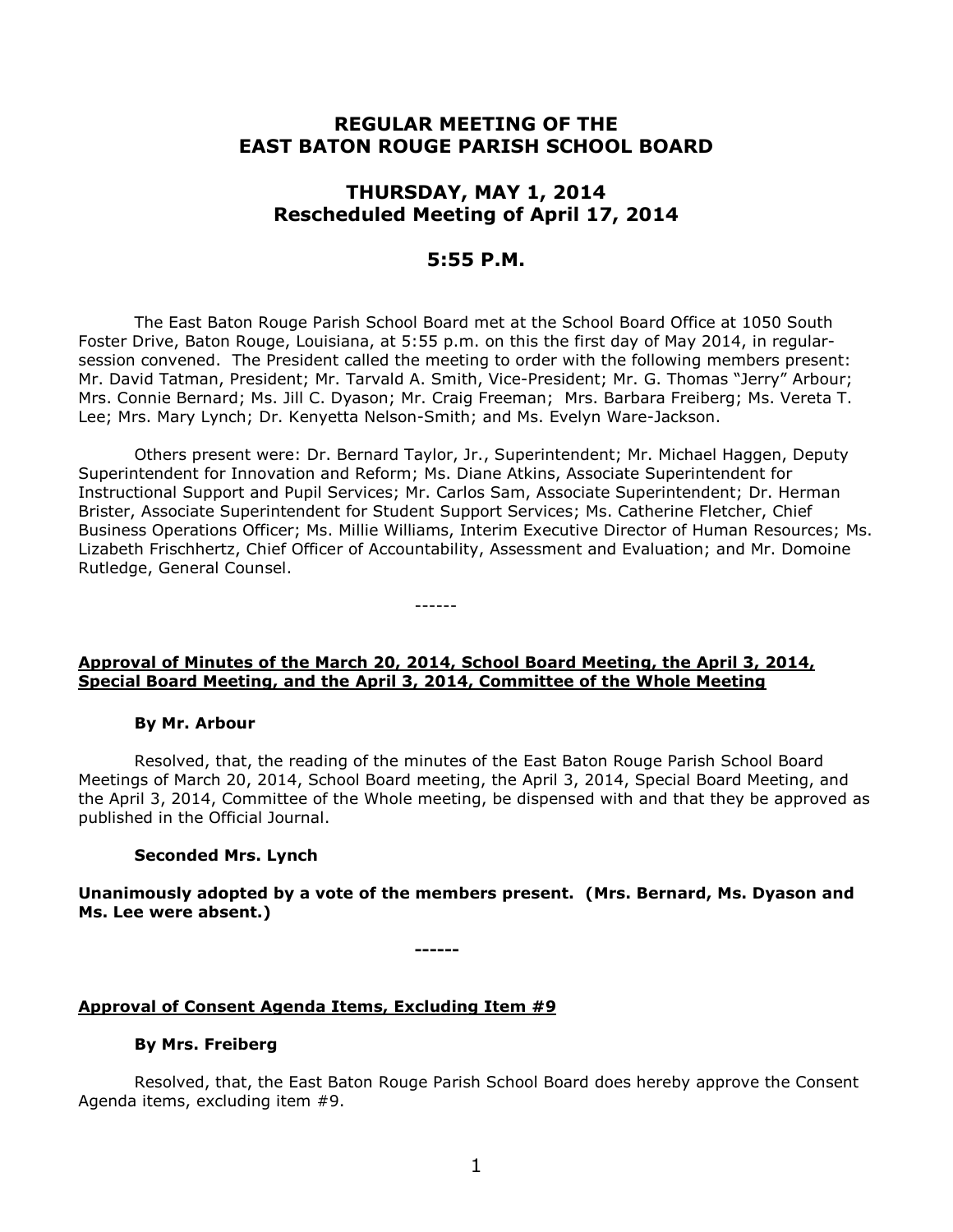## **Seconded by Mrs. Bernard**

**Unanimously adopted by a vote of the members present. (Vice-President Smith was absent.)**

**------**

*The following items were approved as part of the Consent Agenda:*

## **Items approved by the Committee of the Whole for recommendation to the Board:**

**------**

Authorization for staff to award contract renewals for Facility Environmental and Mechanical Systems Services to Corporate Mechanical Contractors, Johnson Controls, Inc., and Star Services, Inc., as stipulated in the Tax Plan continuation.

Acceptance of the Muscle Milk Recovery Grant in the amount of \$15,000.00.

Approval of a professional services agreement between the East Baton Rouge Parish School Board and Pearson School Achievement Services for training on the Sheltered Instruction Observation Protocol (SIOP) for ELL and Exceptional Student Services' self-contained, resource, and inclusion teachers in the amount of \$60,000.00. Funding Source: IDEA.

Approval to name Brookstown Middle School as the Brookstown Middle Magnet Academy.

Approval of the East Baton Rouge Parish School Board meeting schedule for 2014-2015. ------

**------**

# *END OF CONSENT AGENDA ITEMS*

# **Approval to Implement Adjustments to the Non-Act I Salary Schedules and Approval of a Demand Stipend**

## **By Mr. Arbour**

Resolved, that, the East Baton Rouge Parish School Board does hereby give approval to implement adjustments to the Non-Act I Salary Schedules, effective July 1, 2014, and approval of a demand stipend for employees at designated Low Performing Demand Schools, effective July 1, 2014.

#### **Seconded by Ms. Lee**

## **Discussion followed.**

## **The following substitute motion was made.**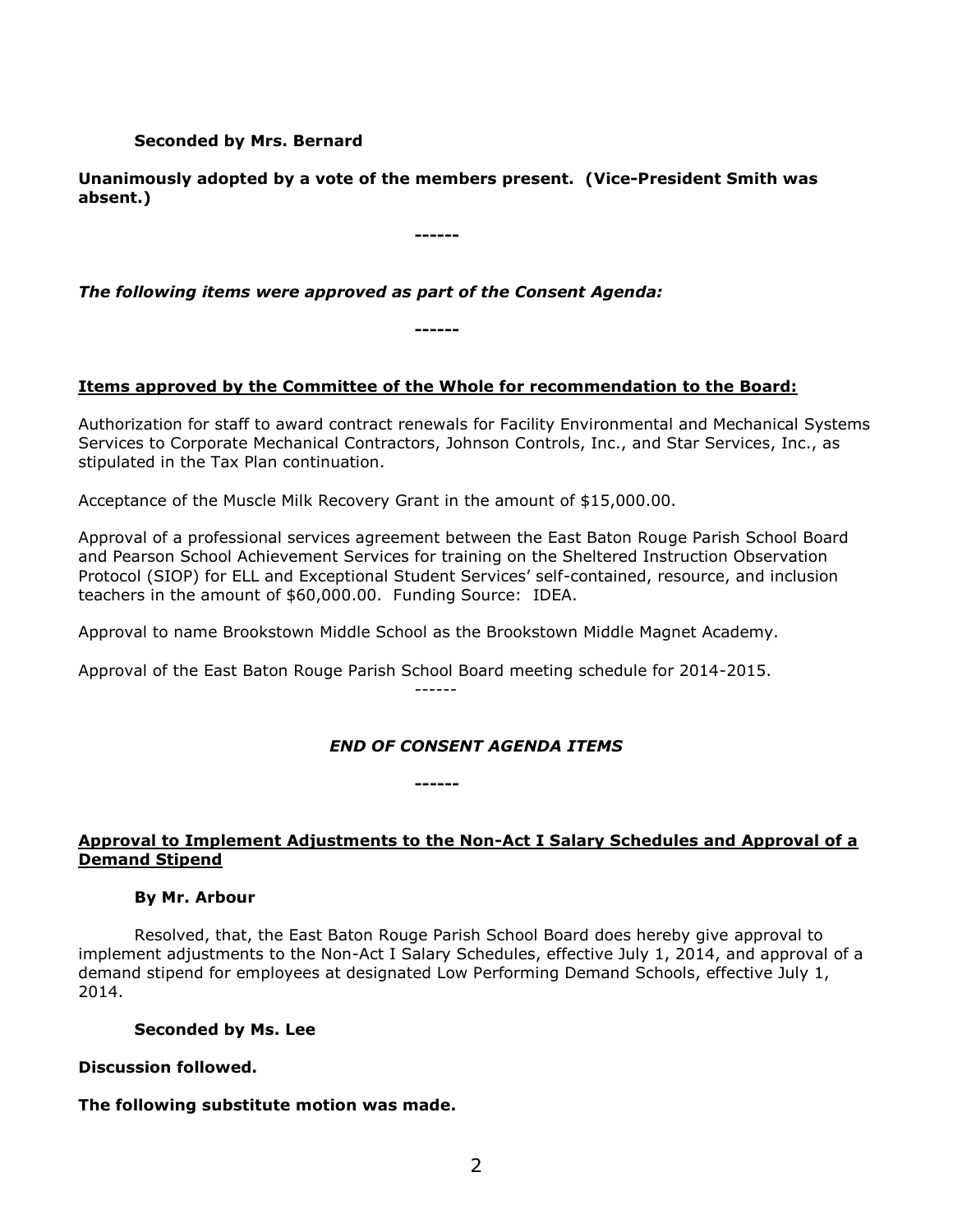#### **By Ms. Dyason**

Resolved, that, the East Baton Rouge Parish School Board does hereby approve taking Item #9 as two separate items; Item #9A (approval to implement adjustments to the Non-Act I Salary Schedules, effective July 1, 2014) and Item #9B (approval of a demand stipend for employees at designated Low Performing Demand Schools, effective July 1, 2014).

### **Seconded by Mrs. Freiberg**

**The vote on the substitute motion was as follows:**

- **Yeas: (7) Mrs. Bernard, Ms. Dyason, Mr. Freeman, Mrs. Freiberg, Mrs. Lynch, President Tatman, and Ms. Ware-Jackson**
- **Nays: (4) Mr. Arbour, Ms. Lee, Dr. Nelson-Smith, and Vice-President Smith**

**Abstained: (0) None**

**Absent: (0) None**

**The substitute motion was declared adopted.**

#### **Item #9A**

#### **By Mrs. Freiberg**

Resolved, that, the East Baton Rouge Parish School Board does hereby give approval to implement adjustments to the Non-Act I Salary Schedules, effective July 1, 2014.

#### **Seconded by Vice-President Smith**

#### **Discussion followed.**

#### **The following substitute motion was made.**

#### **By Ms. Dyason**

Resolved, that, the East Baton Rouge Parish School Board does hereby approve deferring Item #9A to the Budget Hearing meeting after the Budget Workshop.

#### **Seconded by Mr. Arbour**

#### **Discussion continued.**

## **Ms. Dyason amended her motion, the seconder agreed, to read as follows:**

Resolved, that, the East Baton Rouge Parish School Board does hereby approve separating Non-Act I Salary Schedules, voting only on the Transportation Department and defer the rest of the Non-Act I Salary Schedules to the Budget Hearing meeting after the Budget Workshop.

#### **The vote on the amended substitute motion was as follows:**

## **Yeas: (3) Mr. Arbour, Mrs. Bernard, and Ms. Dyason**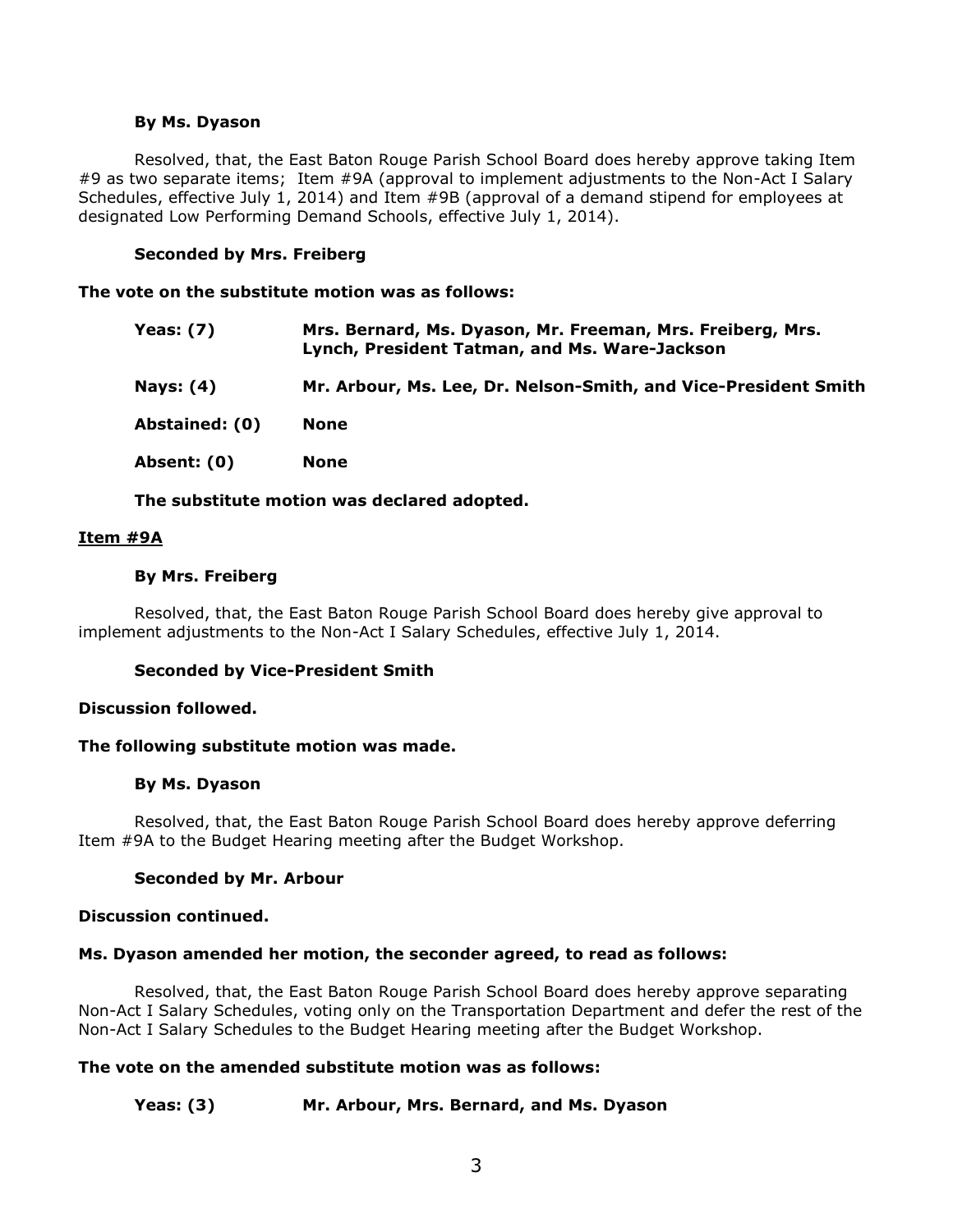- **Nays: (8) Mr. Freeman, Mrs. Freiberg, Ms. Lee, Mrs. Lynch, Dr. Nelson-Smith, Vice-President Smith, President Tatman, and Ms. Ware-Jackson**
- **Abstained: (0) None**
- **Absent: (0) None**

**The amended substitute motion failed.**

#### **Discussion continued.**

**The vote on the original motion was unanimously adopted by a vote of all the members.**

#### **Item #9B**

#### **By Vice-President Smith**

Resolved, that, the East Baton Rouge Parish School Board does hereby give approval of a demand stipend for employees at designated Low Performing Demand Schools, effective July 1, 2014.

**------**

#### **Seconded by Mr. Freeman**

#### **Unanimously adopted by a vote of all the members.**

# **Approval of Staff's Recommendation for a Contract Renewal with BlueCross/Blue Shield of Louisiana**

#### **By Mrs. Freiberg**

Resolved, that, the East Baton Rouge Parish School Board does hereby give approval of staff's recommendation for a contract renewal between the East Baton Rouge Parish School Board and BlueCross/BlueShield of Louisiana to provide the East Baton Rouge Parish School System with medical administrative services for a period of three (3) years, beginning January 1, 2015, through December 31, 2017.

#### **Seconded by Mrs. Bernard**

## **The vote on the motion was as follows:**

**Yeas: (7) Mr. Arbour, Mrs. Bernard, Mr. Freeman, Mrs. Freiberg, Vice-President Smith, President Tatman, and Ms. Ware-Jackson Nays: (2) Ms. Lee and Dr. Nelson-Smith Abstained: (2) Ms. Dyason and Mrs. Lynch**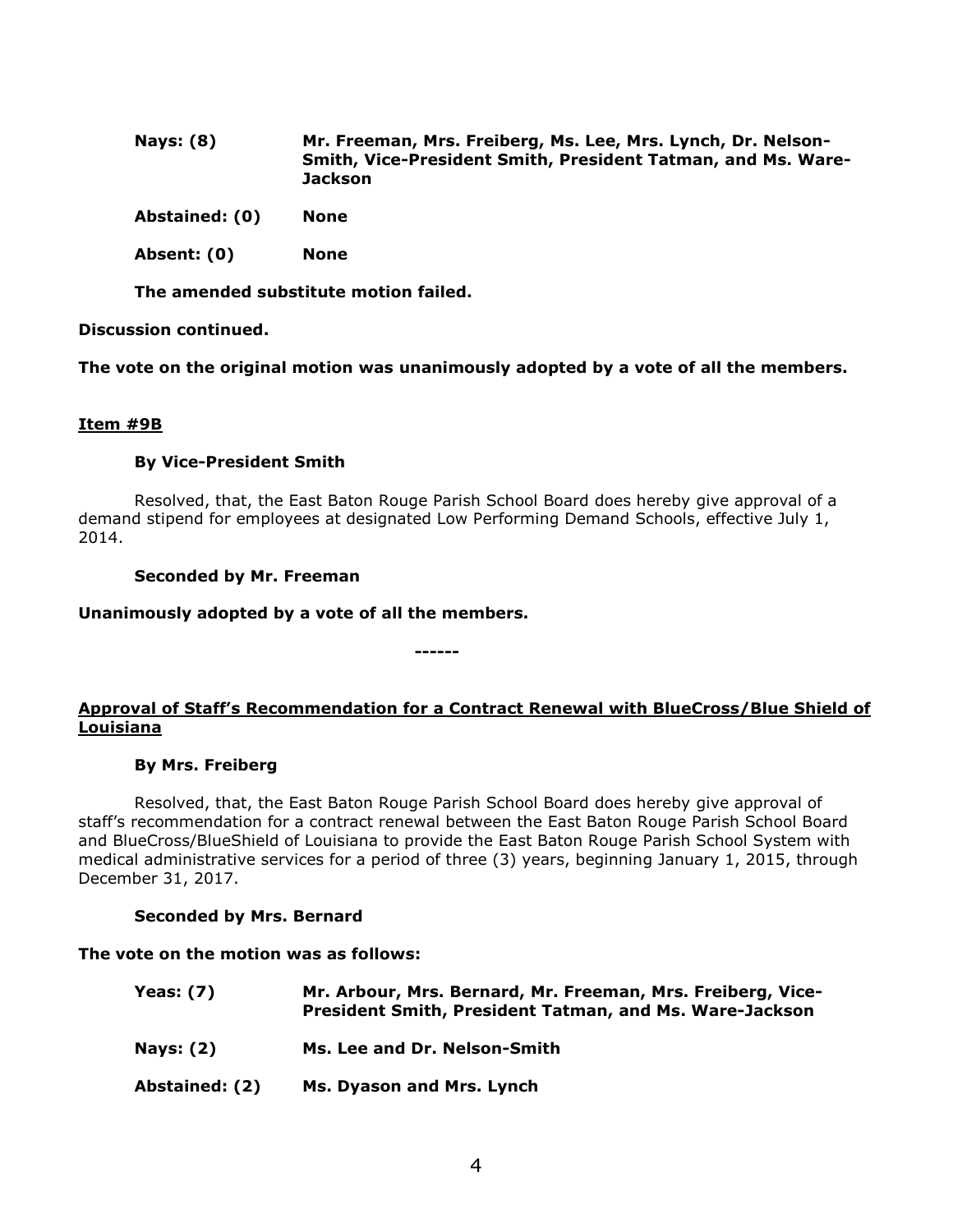**Absent: (0) None**

**The motion was declared adopted.**

**------**

# **Approval to Retain and Engage Redistricting, LLC**

## **By Mrs. Bernard**

Resolved, that, the East Baton Rouge Parish School Board does hereby give approval to retain and engage Redistricting, LLC, to provide redistricting/reapportionment related services and to provide for related matters.

#### **Seconded by Mr. Freeman**

#### **Discussion followed.**

### **The following substitute motion was made.**

#### **By Mr. Arbour**

Resolved, that, the East Baton Rouge Parish School Board does hereby delete Item #17 from the agenda:approval to retain and engage Redistricting, LLC, to provide redistricting/reapportionment related services and to provide for related matters.

#### **Seconded by Dr. Nelson-Smith**

#### **The vote on the substitute motion was as follows:**

| <b>Yeas: (5)</b> | Mr. Arbour, Ms. Lee, Mrs. Lynch, Dr. Nelson-Smith and Vice-<br><b>President Smith</b>                  |
|------------------|--------------------------------------------------------------------------------------------------------|
| <b>Nays: (6)</b> | Mrs. Bernard, Ms. Dyason, Mr. Freeman, Mrs. Freiberg, President<br><b>Tatman, and Ms. Ware-Jackson</b> |
| Abstained: (0)   | None                                                                                                   |
| Absent: (0)      | <b>None</b>                                                                                            |

**The substitute motion failed.**

**The vote on the original motion was as follows:**

| <b>Yeas: (6)</b> | Mrs. Bernard, Ms. Dyason, Mr. Freeman, Mrs. Freiberg, President<br><b>Tatman, and Ms. Ware-Jackson</b> |
|------------------|--------------------------------------------------------------------------------------------------------|
| <b>Nays: (5)</b> | Mr. Arbour, Ms. Lee, Mrs. Lynch, Dr. Nelson-Smith and Vice-<br><b>President Smith</b>                  |
| Abstained: (0)   | None                                                                                                   |